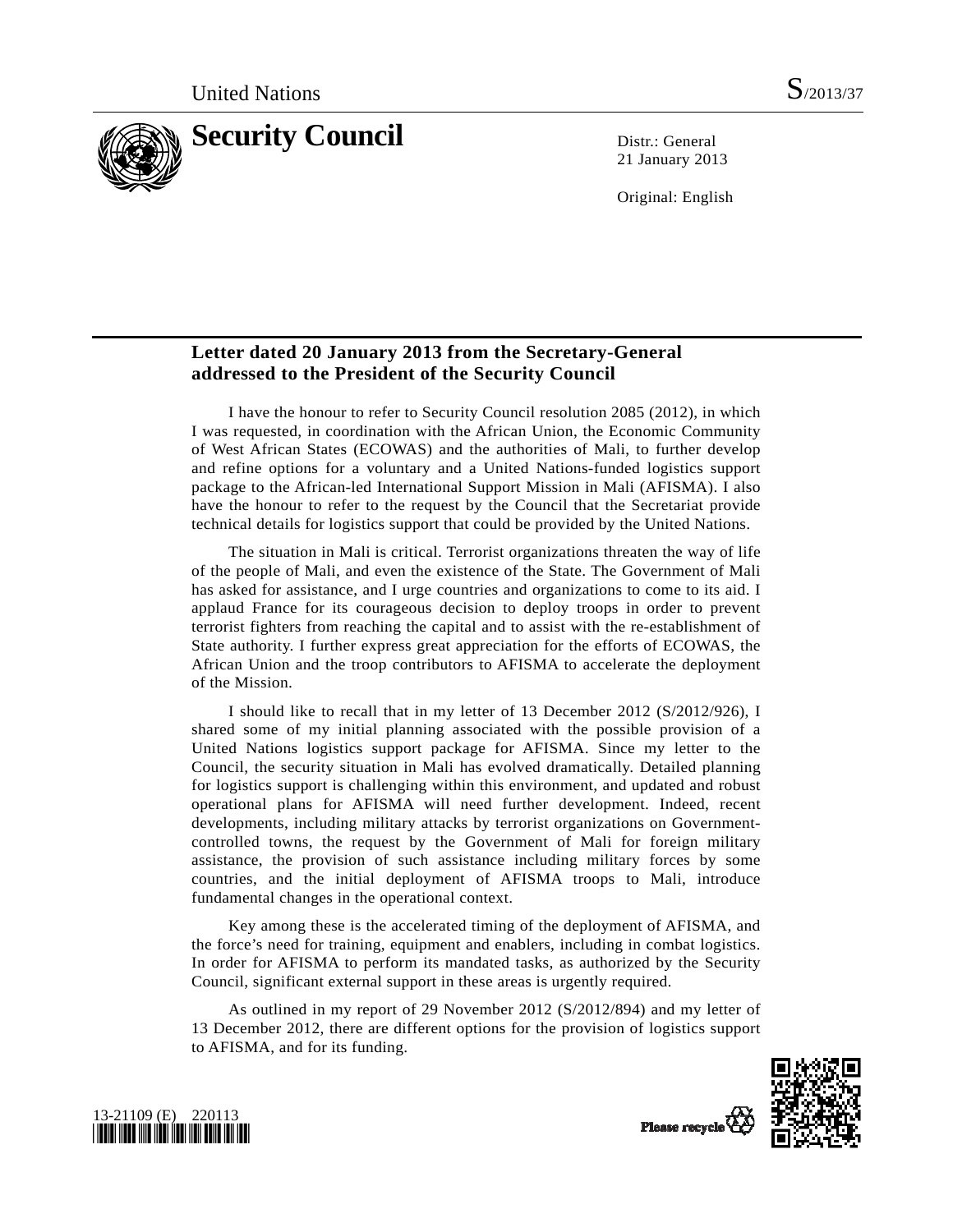One option would be for all logistics support to AFISMA to be provided through bilateral channels. This option could be funded through one or a combination of bilateral, United Nations trust fund or United Nations assessed contribution channels.

 A second option would be for the United Nations to provide a logistics support package to AFISMA in all phases of its operations. Given that a finalized concept of operations for AFISMA is under development, it is currently not possible to produce a detailed plan for such a support package. Nonetheless, at the request of the Council, the Secretariat has conducted additional planning for a logistics support package. The elements of a possible United Nations support package to AFISMA are contained in the annex to the present letter. This option would be financed through United Nations assessed contributions.

 A third option would be for bilateral partners to provide logistics support to AFISMA during the combat phase of operations, and for the United Nations to provide support to it during the deployment and in the stabilization phases of its operations. This option would significantly reduce some of the risks to the United Nations and the personnel that are associated with the second option.

 Depending on the decision of the Council, a United Nations support package to AFISMA, whether under the second or the third option, could be similar, in level and type, to the support currently being provided to the African Union Mission in Somalia (AMISOM). It would exclude the provision of critical military enablers, but would include reimbursement for organic contingent-owned major equipment through assessed funding.

 A United Nations logistics support package deployed in Governmentcontrolled territory would be used to meet the life-support needs of the international forces, including the provision of rations, fuel, engineering works, communications and medical support, as well as the strategic deployment and rotation of forces and the movement of equipment and supplies. Further details are outlined in the annex to the present letter.

 If the United Nations were authorized to provide a support package under the second option, then for security reasons, both in the beginning phase of deployment of AFISMA in Government-controlled areas and during the conduct of combat operations, the United Nations would only provide third- and fourth-line logistics support and would do so only in areas controlled by the Government of Mali. Troopcontributing countries and/or private contractors and/or one or more Member States would need to provide the first- and second-line logistics support in the theatre of combat operations. Depending on the decision of the Security Council, the United Nations could reimburse the provider of the first- and second-line logistics support.

 United Nations logistics support would be defined and provided through a range of instruments. Provisions to allow the United Nations and its contractors to operate in Mali would be included in the wider host country agreement that is to be concluded with the Government of Mali for the United Nations multidisciplinary presence in Mali. Agreements would also be needed with countries in the region. As in the case of assistance to AMISOM, memorandums of understanding will be required both with the African Union and with ECOWAS and its troop-contributing countries to provide for fully accountable use of the Organization's resources in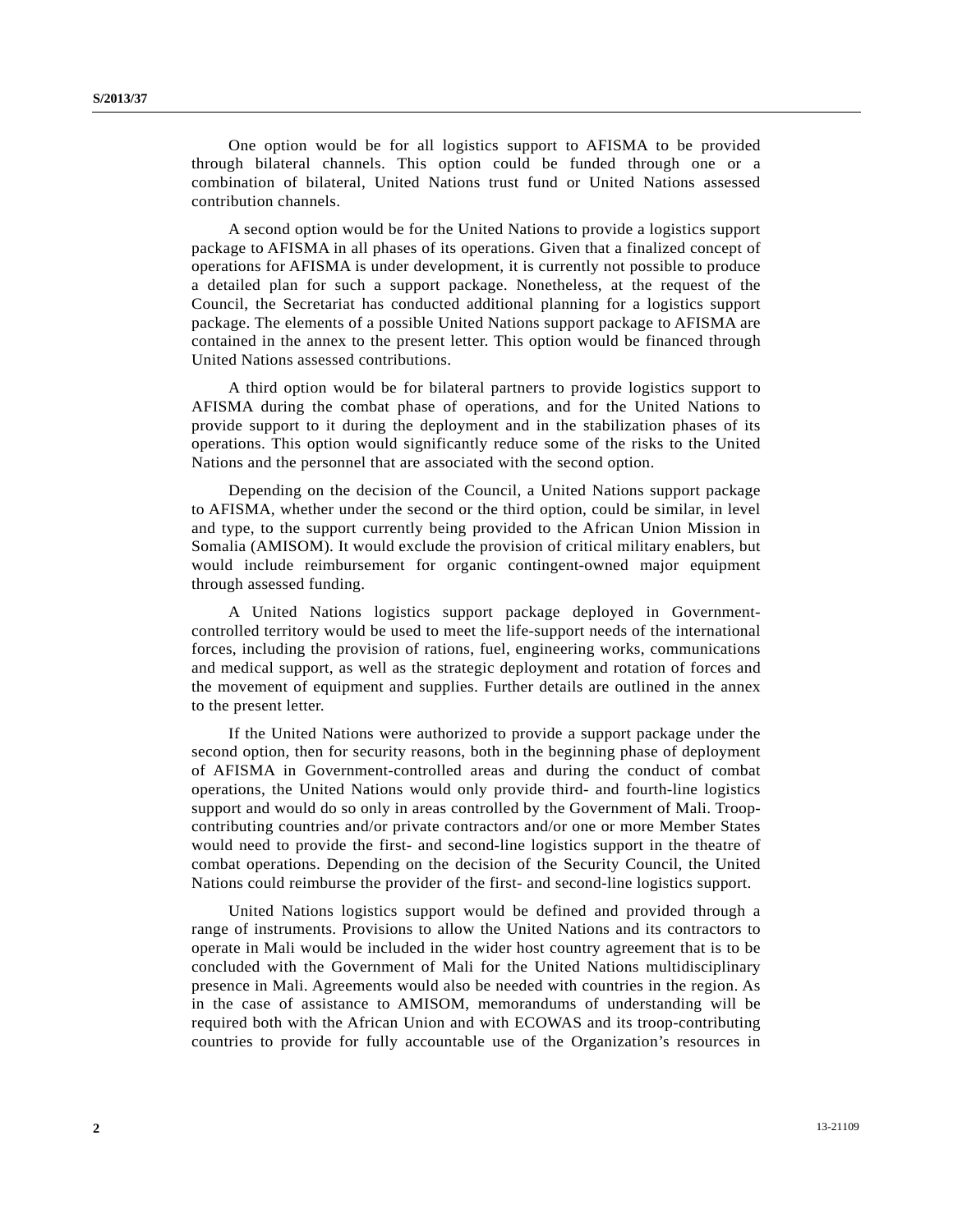conformity with its rules and regulations and to define the roles, responsibilities and obligations of each party.

 The concept of a United Nations logistics support package for AFISMA relies on certain principles and planning assumptions that are essential for the United Nations. These include the principles that the United Nations will provide support only in Government-controlled areas and will not be involved in areas of combat; that all United Nations assistance will be provided in a fully transparent and accountable manner in conformity with United Nations rules and regulations; and that all United Nations assistance will be in conformity with the United Nations human rights due diligence policy.

 Critical planning assumptions include the following: AFISMA contingents will be equipped, possibly through bilateral assistance, with the combat equipment necessary to conduct their operations; the force will have the enablers necessary to conduct the operation, including in the areas of special forces, air support (combat and utility aircraft and logistic air transport), fire support, intelligence, and equipment and training to counter improvised explosive devices; the force will have the organic capability or be able to rely on the capability of others to provide the full range of logistics needs in areas not controlled by the Government; the force will have the ability to conduct casualty and medical evacuation operations; troop allowances and benefits will be provided by bilateral partners on a predictable basis; AFISMA personnel will be given the necessary training, and such training will be provided by bilateral partners; AFISMA troops have been trained on, understand and adhere to their obligations under international humanitarian, human rights and refugee law.

 If the Council were to authorize a United Nations logistics support package, the Secretariat would endeavour to do its best to initiate the provision of support as quickly as possible. Some basic elements of support could be provided within a short time frame. However, it is expected that the deployment of the necessary assets and establishment of the necessary contracts and lines of supply to implement the full range of services under the logistics support package would take a minimum of 120 days.

 Some of the requirements of AFISMA not financed through assessed contributions could be financed through the trust fund that I have established pursuant to paragraph 22 of resolution 2085 (2012). Pursuant to that paragraph, I have also taken steps to establish a separate trust fund for support to the security and defence forces of Mali. Support through the United Nations-administered trust funds will be limited to financing non-lethal equipment and support.

 Also pursuant to paragraph 22 of resolution 2085 (2012), a donors' conference will be organized by the United Nations, in coordination with the African Union and ECOWAS, for the purpose of soliciting contributions to the United Nationsadministered trust funds and for commitments of bilateral support. The Secretariat will liaise in advance with other actors, including the African Union, ECOWAS and authorities of Mali, to identify priority requirements that might be best supported in this manner. On 17 January 2013, the President of the ECOWAS Commission wrote a letter to me requesting urgent and concrete measures pending a Security Council decision on a United Nations logistics support package. In this regard, I am in touch with some Member States on how best such assistance could be provided, including through the provision of bilateral assistance.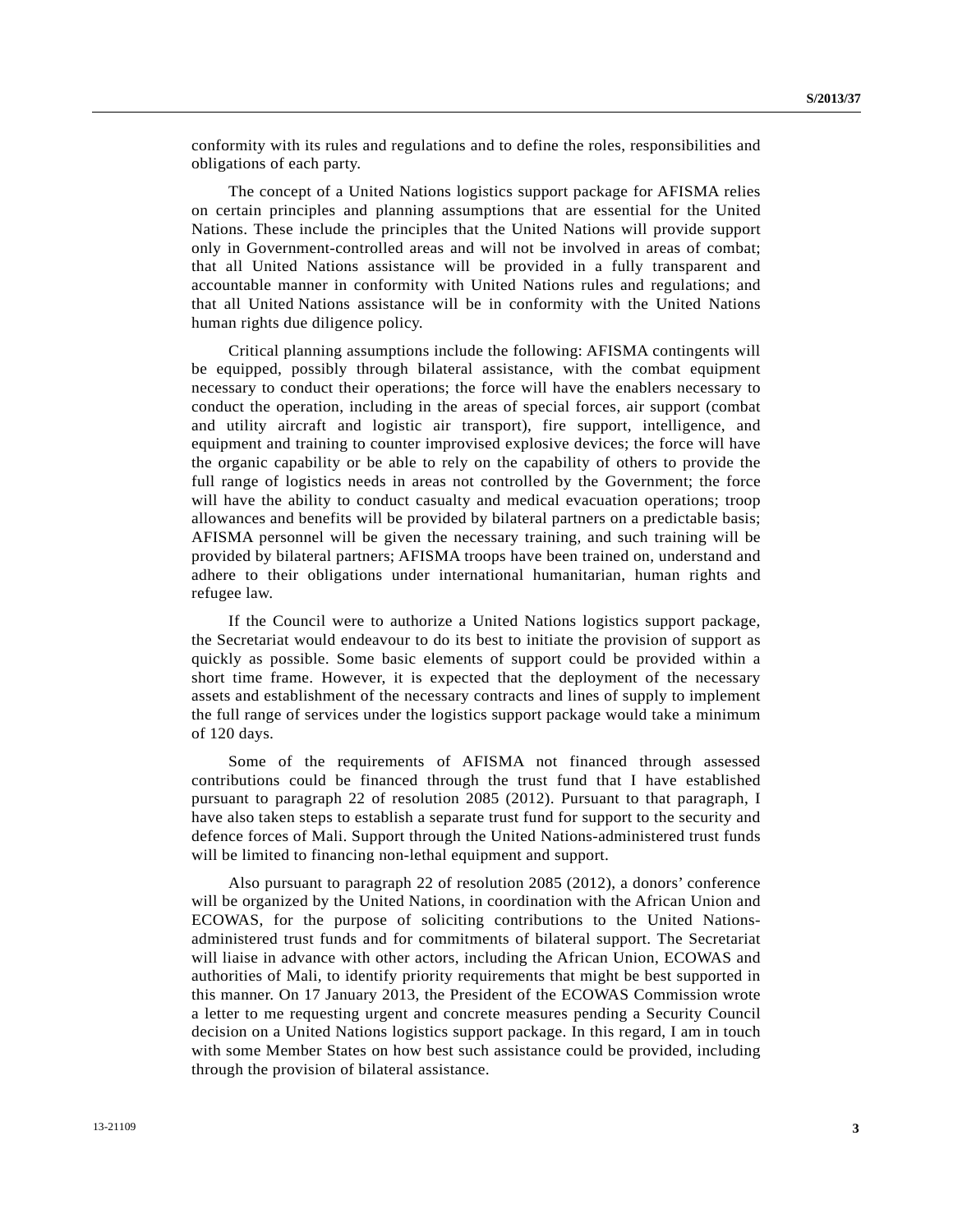The acceleration of the deployment of AFISMA clearly poses great operational challenges. In order for AFISMA to become operational and implement its mandated tasks, the force requires critical logistical support.

 At the same time, given the risks and challenges involved, the United Nations must consider with the utmost care the issue of supporting offensive military operations, in the light of the overall global mandate of the Organization. I am particularly concerned about the implications for the safety and security of United Nations personnel throughout the Sahel region and beyond. The security risks for United Nations operations in the Sahel are already high. A dramatic shift in the posture of the Organization would have a further negative impact on its ability to implement essential mandates in the humanitarian, development and human rights areas. I am obliged to bring to the attention of the Security Council the assessment of the Secretariat that, if the United Nations were to provide logistics support to military forces engaged in an offensive operation, it would place United Nations civilian personnel at grave risk and undermine their ability to carry out their current tasks in the region.

 The United Nations is committed to doing its part in responding to the pressing needs of the authorities and people of Mali and to accelerate the implementation of resolution 2085 (2012). The United Nations is already present in Bamako to further consult with ECOWAS, the African Union, the Government of Mali and other stakeholders and to support the planning and preparations for the deployment of AFISMA. I have established the United Nations Office in Mali, comprising staff with expertise in political affairs, security processes (military, police and security sector reform), human rights and gender affairs, to ensure coordinated and coherent support to the ongoing political and security processes, as mandated by the Security Council in its resolution 2085 (2012). Additional staff will deploy in a second wave, comprising critical staff expected to support the extension of State authority in such areas as rule of law, security institutions, mine action, promotion of national dialogue, regional cooperation, security sector reform, human rights and the initiation of demobilization, disarmament and reintegration of former combatants. Additionally, the United Nations has provided food assistance to 400,000 people in Timbuktu, Gao and Kidal and plans to assist more than 130,000 internally displaced persons and an estimated 117,000 host families in southern Mali. The United Nations has also sent emergency supplies to Mopti, including kits of essential items for 3,600 displaced persons and emergency health supplies which will benefit at least 30,000 people over the coming month, and is registering and assisting refugees in neighbouring countries.

 I look forward to continuing close consultations with the African Union, ECOWAS and other United Nations partners on support to Mali, including at the Summit of the African Union to be held in Addis Ababa from 21 to 28 January 2013.

 I should be grateful if you would bring this letter and its annex to the attention of the members of the Security Council.

(*Signed*) **BAN** Ki-moon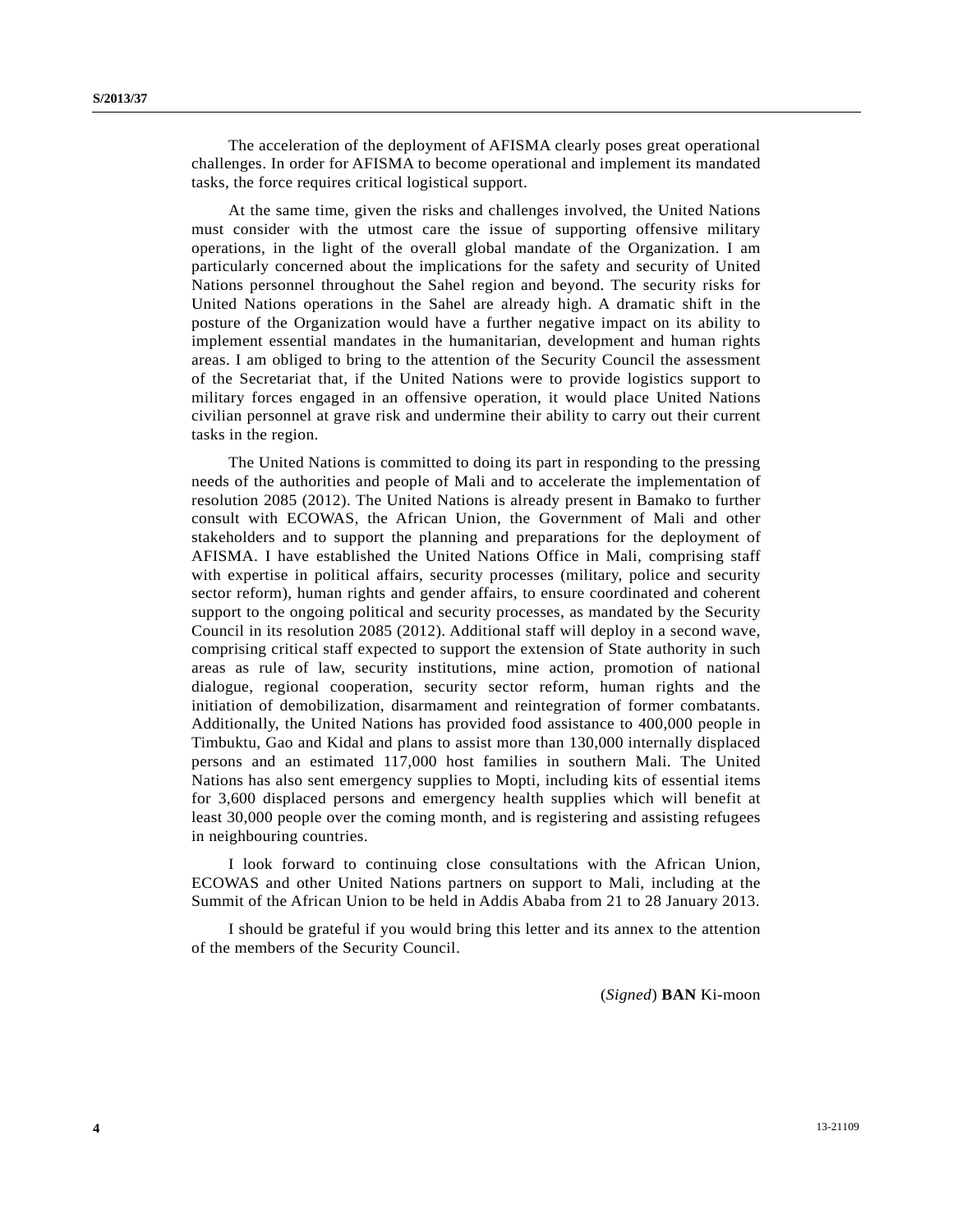# **Annex to the letter dated 20 January 2013 from the Secretary-General addressed to the President of the Security Council**

### **Support to the African-led International Support Mission in Mali**

1. In developing the concept for a support package, it is assumed that the African-led International Support Mission in Mali (AFISMA) will be comprised of 3,300 personnel, including 2,990 troops, 30 individual police officers and two formed police units of, in total, 280 personnel. The composition of the AFISMA troops would include a force headquarters, infantry battalions and enabling companies, including in the areas of aviation, logistics, transport, engineering, medical, signal and military police. The continued validity of this assumption on the size of AFISMA, in light of recent developments, will need to be ascertained if the planning outlined in the present document is to be further developed.

2. Logistics support by the United Nations to AFISMA could be provided in areas of Mali that are reliably controlled by the Government in the functional areas of supply (rations, water and fuel); engineering, including construction, power generation, water supply and sanitation; medical support; strategic movement; strategic communications; and, to a limited extent, information technology. The actual implementation of United Nations logistics support to AFISMA would require more detailed development of the concept of operations and the mission support concept.

3. The troop-contributing countries would be reimbursed for their organic contingent-owned major equipment, in accordance with United Nations rates, from assessed contributions.

4. The United Nations could provide logistics support in the following areas, on the basis of the initial planning estimates and the strategic operational framework endorsed by the Economic Community of West African States (ECOWAS) and the African Union:

 (a) **Supply**. After an initial period of self-sufficiency, the required rations, water and fuel would be provided to AFISMA up to United Nations standards through commercial contract arrangements. Commodities would be delivered by the United Nations-arranged contractor to preselected locations up to the third logistics line in areas controlled by the Government of Mali. From there, it would be the responsibility of the troop-contributing countries to collect and distribute the supplies, using their integral first and second logistics line resources. Wherever possible and within the United Nations rules and regulations, United Nations Operation in Côte d'Ivoire (UNOCI) contracts would be used for the initial period, until dedicated contracts were put in place for AFISMA. Alternatively, arrangements would be made with Member States and/or other partners for interim logistics support until dedicated contracts were in place to support AFISMA;

 (b) **Engineering**. The initial engineering support provided by the United Nations for the deployment of AFISMA would be minimal, considering the overall conditions in the host country, and would leverage a range of enabling capabilities (military, United Nations and Member States), in addition to construction services provided by commercial companies. The overall conditions in theatre are harsh, and significant efforts and resources would be required to bring facilities and other positions for the force up to United Nations standards, in particular in the areas of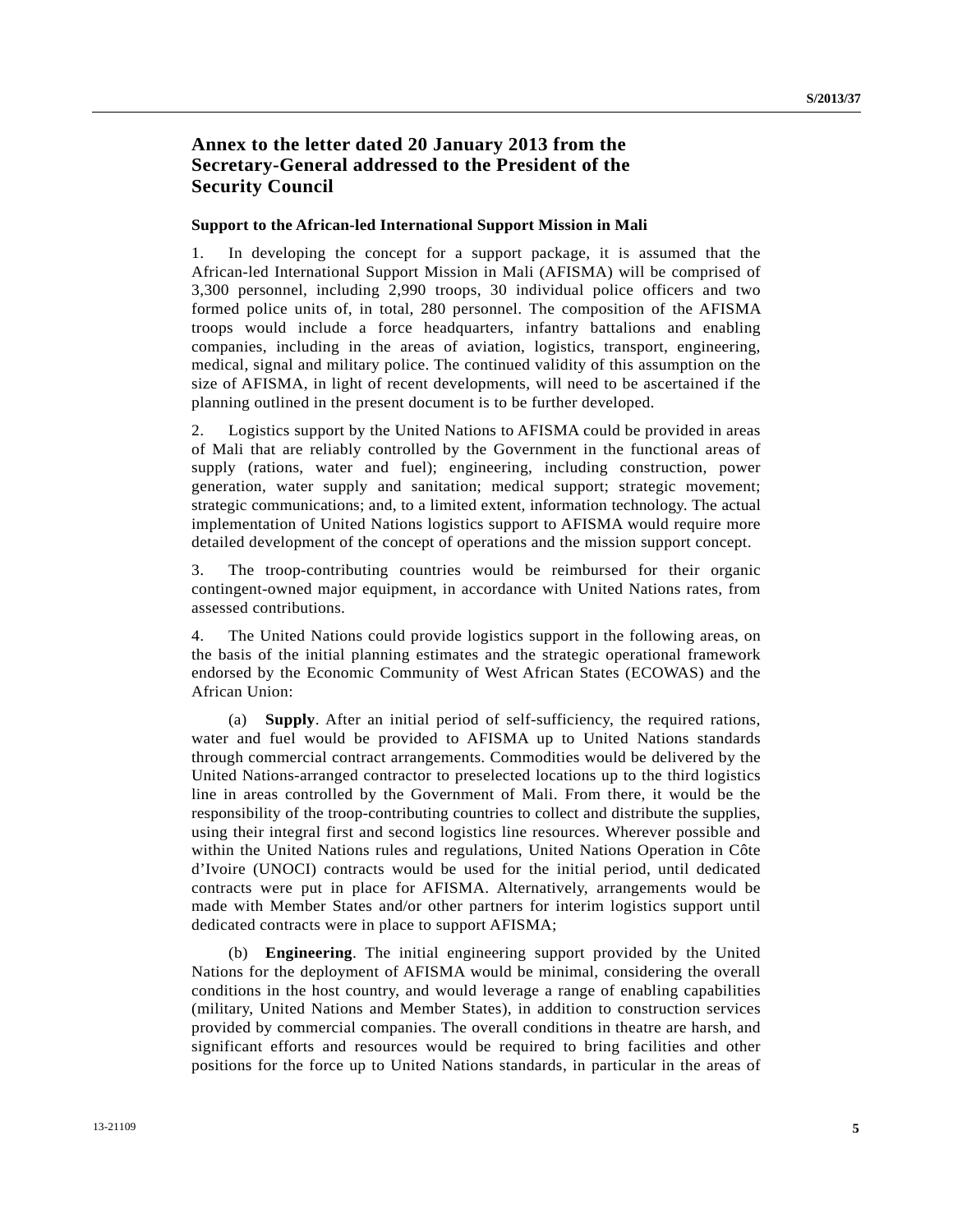accommodation, power supply, refrigeration, sanitation and the quality and quantity of potable water. There would be an urgent need to establish key facilities, including the force headquarters. The limited engineering concept would recognize the tactical and interim nature of the international force, with 80 per cent of the force housed in camps with soft-walled accommodation (tentage) provided by the troop-contributing countries. The remaining 20 per cent could eventually be provided with modularized prefabricated facilities in semi-permanent hubs. Considering overall conditions in the host country, essential defence stores required by the force would be provided by the United Nations. The troops would be expected to deploy with full self-sustainment capacity in all the categories of self-sustainment as defined in the contingent-owned equipment manual. Bilateral assistance would be essential in bridging any gaps in the capacity of troop-contributing countries during this self-sustainment phase. Particular attention would need to be paid to minimizing the negative impact of the deployment on host communities, their resources and the environment;

 (c) **Medical support**. Troop-contributing countries would be expected to deploy level I and level II medical facilities up to United Nations standards. Appropriately qualified medical personnel to staff the facilities would need to be provided by the participating contingents. The United Nations would support the establishment of additional medical facilities with equipment, pharmaceuticals, consumables, laboratory supplies and ambulances. The United Nations would establish, through commercial or bilateral arrangements, medical evacuation/casualty evacuation services from Government-controlled territory to level III and IV facilities in Government-controlled territory and to locations outside Mali. Within the broader region, level III medical facilities are located in the United Nations Mission in Liberia (UNMIL), the African Union/United Nations Hybrid Operation in Darfur (UNAMID) and the United Nations Organization Stabilization Mission in the Democratic Republic of the Congo (MONUSCO). Other contracted level III and IV facilities in the West African region are present in Accra, Abidjan (Côte d'Ivoire) and Dakar. The possibility of contracting level III and IV medical facilities in neighbouring countries would be explored. Pending the completion of the requisite procurement processes, interim medical evacuation/casualty evacuation capability to meet all needs would depend on the aviation resources of troopcontributing countries, with possible support from bilateral partners. The United Nations would not provide medical evacuation/casualty evacuation capability from locations not controlled by the Government of Mali; those services would need to be provided by troop-contributing countries or partners;

 (d) **Movement support**. The United Nations would provide the international force with support in the strategic transportation of cargo and the deployment and rotation of contingent personnel from the country of origin to locations under the control of the Government of Mali. It is not anticipated that the United Nations would provide tactical aviation support within the theatre of operations during the combat phase of operations. Capability and capacity enhancements to the existing transport infrastructure might be required to enable airfield, terminal and port operations. To the extent possible, the strategic movement support will rely on existing regional United Nations capacities and supply lines;

 (e) **Aviation**. Under the present circumstances, the United Nations would not provide tactical aviation services within Mali. Any aviation support required by AFISMA for combat operations would need to be provided by a troop-contributing country or partner. The nature of such tactical military aviation requirements would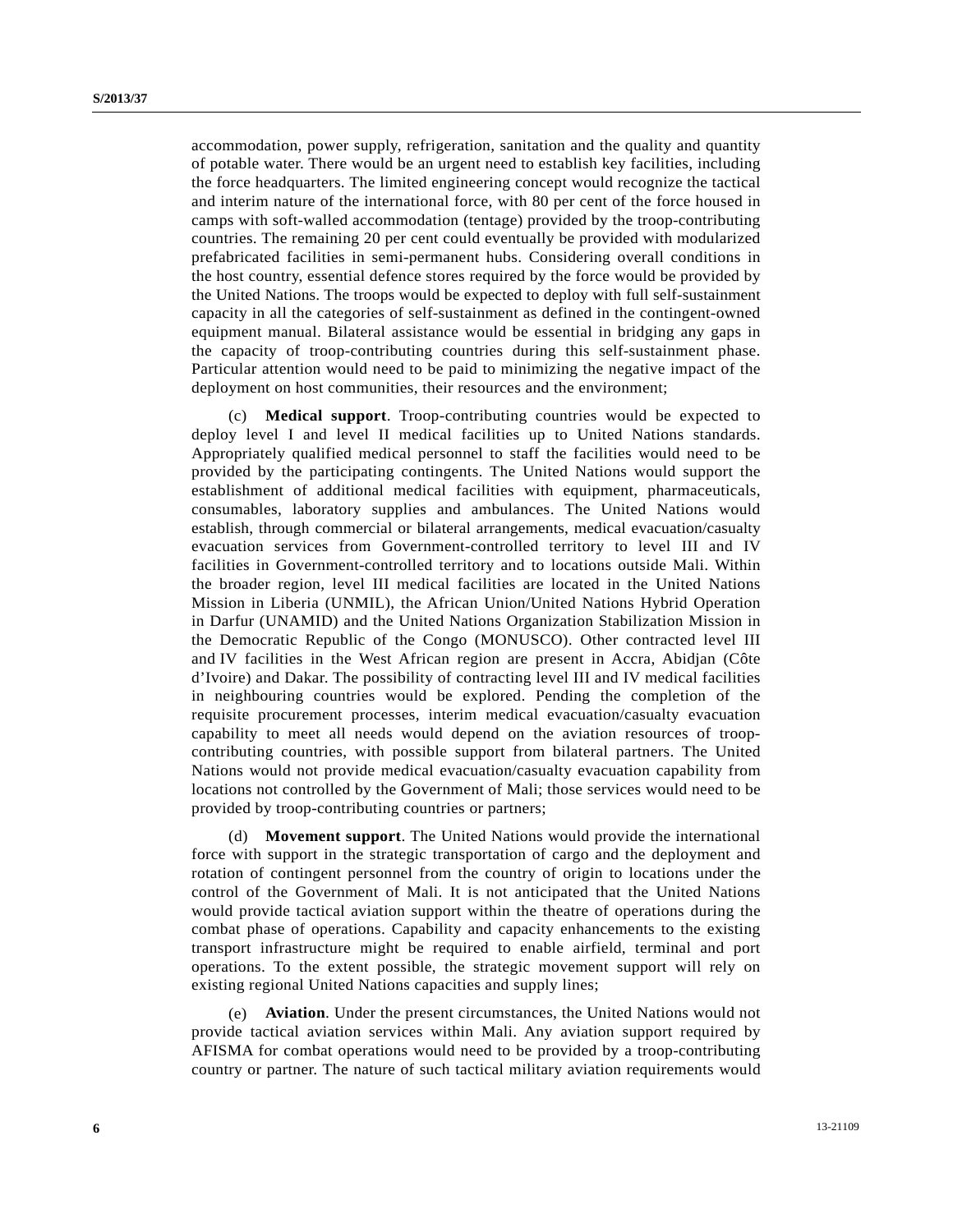need to be identified by the force. The Council may wish to consider whether the costs of such aviation operations would be covered by assessed contributions. The United Nations could implement some airfield upgrades for the benefit of the force in Government-controlled areas, if required;

 (f) **Information and communications technology**. The United Nations would provide the required strategic communications and information technology capability and equipment for static force deployments in Government-controlled territory. This could be achieved through the direct provision of information and communications technology services and equipment, and the establishment of a training capacity for troop-contributing countries. The information and communications technology systems are transportable and scalable by design, providing a wide range of options to support AFISMA. As with the support provided by the United Nations Support Office for the African Union Mission in Somalia (UNSOA) to the African Union Mission in Somalia (AMISOM), the United Nations and the African Union, as well as ECOWAS, would work together to address strategic needs by providing equipment, infrastructure and services based on United Nations standards through commercial contract arrangements. The force would need to install and operate the equipment, while the United Nations could provide remote monitoring and assistance. Maintenance and repair could also be facilitated if equipment were transported to a designated United Nations facility. The United Nations would deploy and support the strategic communications needs through peacekeeping surplus equipment, strategic deployment stocks and existing commercial contracts. New contracts could be established in response to developments as required. Furthermore, network engineering, disaster recovery and application support services would be provided by the Global Service Centre. A satellite network would be established as the backbone for all communications. The establishment of an Information and Communications Technology Division command, control, training and rapid support base in a secure area outside Mali that later on could be moved into Malian territory would be considered. Such a facility could ensure proximity and flexibility to respond to the ever-changing requirements in the area of operations. The United Nations would organize training and exercises for AFISMA like those provided to AMISOM. As the United Nations is not currently in a position to provide military-grade tactical communications support, any such requirement should be addressed through bilateral agreements;

 (g) **Geographic Information System (GIS)**. The United Nations would support the geographic information needs of AFISMA in the form of dedicated products and applications, along the lines of the model developed in UNSOA. In addition, when camps need to be established in areas where water is scarce, GIS could support subsurface water assessment operations using satellite imagery, GIS analysis and geophysical surveys;

 (h) **Mine action**. In close coordination with the expected European Union training mission, the United Nations Mine Action Service could deliver a predeployment course in the field of explosive awareness for the military personnel of AFISMA, as well as security and other law enforcement personnel. The Service could also support the deployment of AFISMA through the specialized training, equipping and mentoring of its military personnel, with specific emphasis on mine clearance, explosive ordnance disposal and ammunition safety management;